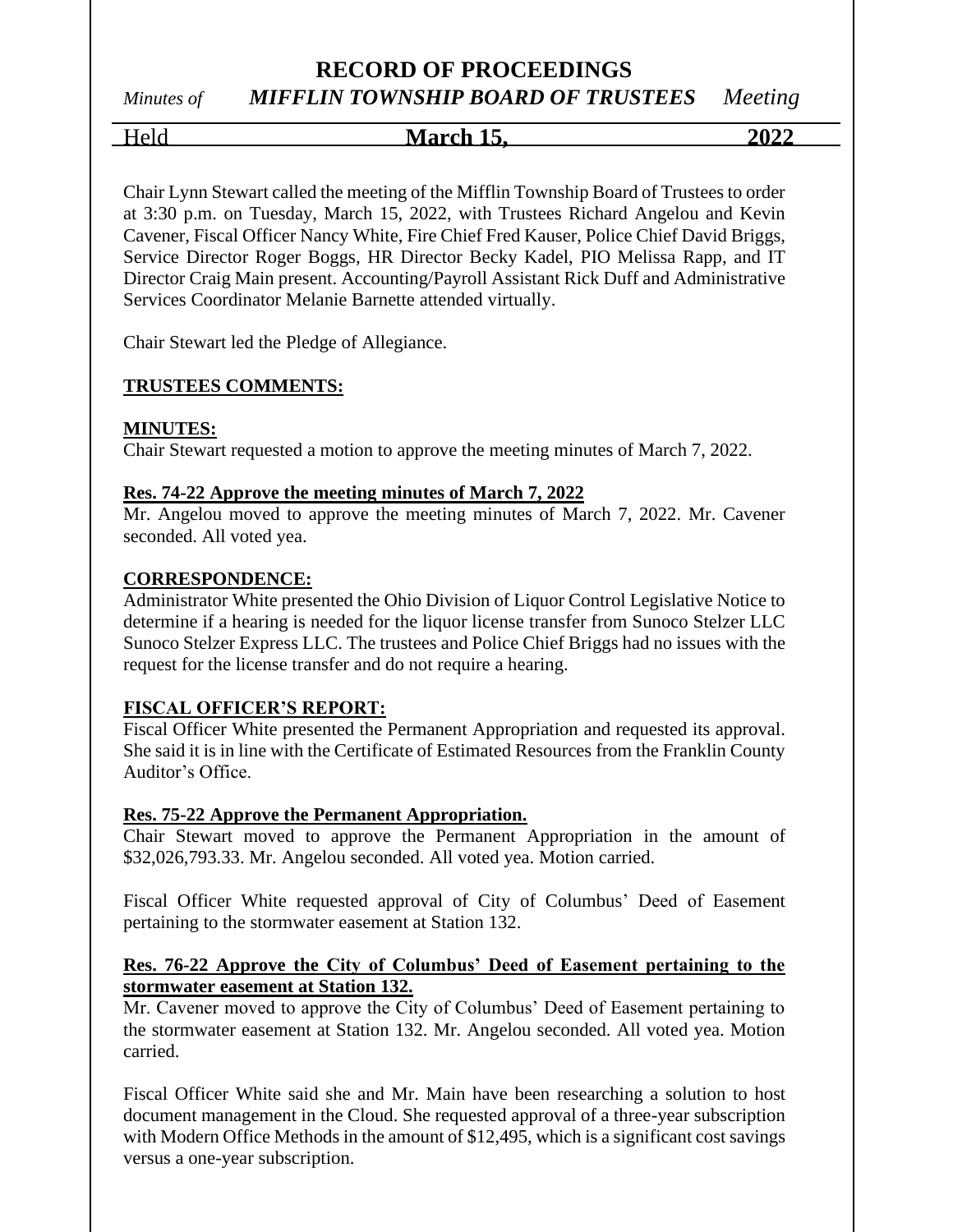# **RECORD OF PROCEEDINGS** *Minutes of MIFFLIN TOWNSHIP BOARD OF TRUSTEES Meeting*

# Held **March 15, 2022**

#### **Res. 77-22 Approve Modern Office Methods' contract hosting of Content Central in the amount of \$12,495.00 for three years.**

Chair Stewart moved to approve Modern Office Methods' contract hosting of Content Central in the amount of \$12,495.00 for three years. Mr. Cavener seconded. All voted yea. Motion carried.

Fiscal Officer White said she has requested a quote from Software Solutions for the hosting of township's VIP accounting software. She said the Regional Council of Governments (RCOG) has already contracted with Software Solutions for hosting. She said she hopes to bring this for approval at the next meeting.

Fiscal Officer White said the Fire Division had previously approved the Speer Mechanical contract for the Ops Center. She said we now have the quotes for the remaining buildings of the township: fire stations, Service department/155 Olde Ridenour Rd., and police station, for a total amount of \$11,196.00 for the upcoming year. She said the Police portion is \$508; Service Department is \$1,292.00; and the remainder is for the fire stations.

#### **Res. 78-22 Approve the Speer Mechanical contract in the amount of \$11,196 for the fire stations, Service department/155 Olde Ridenour Rd., and the police station in the amount of \$11,196.00.**

Chair Stewart moved to approve the Speer Mechanical contract in the amount of \$11,196 for the fire stations, Service department/155 Olde Ridenour Rd., and the police station in the amount of \$11,196.00. Mr. Angelou seconded. All voted yea. Motion carried.

Fiscal Officer White said that on October 19, 2021, the trustees had approved supplemental funding for Moody Nolan Architects in the amount not to exceed \$75,000. She clarified that \$55,000 was for Station 132 and \$25,000 was for the Ops Center Phase 3.

Fiscal Officer White said she spoke with her contact at the Franklin County Auditor's Office about how the Treasurer's Office determines delinquent property as it relates to delinquent property taxes. She was referred to a contact person in the Treasurer's Office. She said she will continue to pursue an answer.

Fiscal Officer said Chair Stewart had assigned her the task to develop a policy handbook for the Finance Office. She said today, Chief Kauser, Chair Stewart and she met with Steve Julian of Julian & Grube Inc. about documenting expectations of the Fiscal Officer, the processes, and what needs done. She expects it to be completed by the end of Summer. She said the handbook with be shared.

Fiscal Officer White said Ms. Barnette, Ms. Kadel and she are meeting with a candidate for an interview tomorrow for the temporary Office Assistant position in the Township Administration department.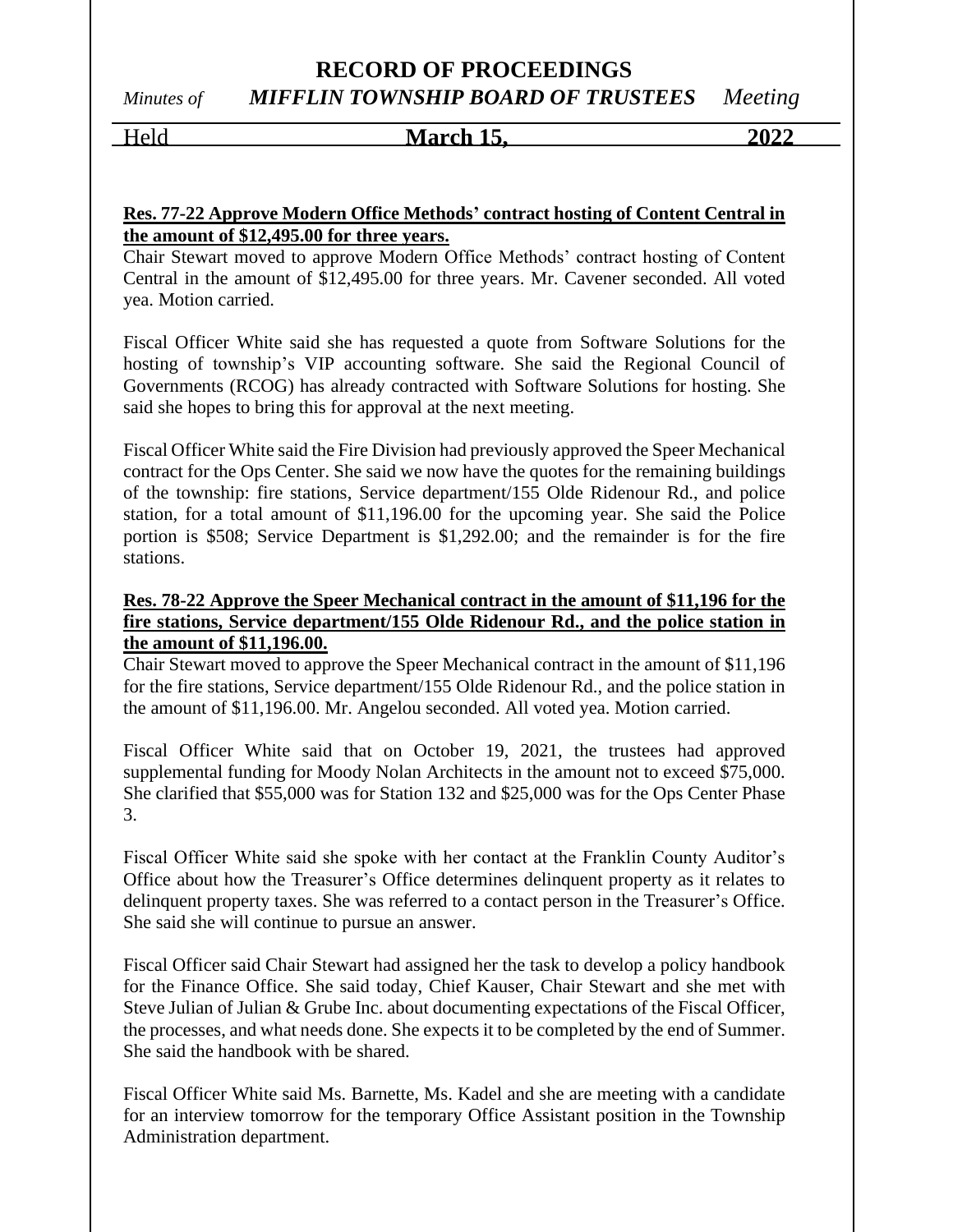*Minutes of MIFFLIN TOWNSHIP BOARD OF TRUSTEES Meeting*

Held **March 15, 2022**

Chair Stewart requested an update on the street light project. Fiscal Officer White said Mr. Boggs and she were doing research. Mr. Boggs said a solar streetlight would cost approximately \$11,000. He said he will continue to research other vendors for better pricing.

#### **HUMAN RESOURCES:**

Ms. Kadel presented the revised Physician Verification of Annual Visit Form, incorporating the requested changes from the last meeting. The trustees were satisfied with the changes that were made.

Ms. Kadel said the deposits for the HRA/HSA new plan year were made last Friday, except for HRA accounts. Chard Snyder discovered a problem with the renewal of the HRA accounts that may cause some disruption but expects it to be resolved by Wednesday.

#### **PUBLIC INFORMATION OFFICER:**

Ms. Rapp said she included in the trustees' packet a draft design for a postcard to be mailed to the unincorporated area about the police levy informing voters of the purpose of the wording change to the levy language. She said she and Chair Stewart made some changes to the language earlier today, so she provided the latest version. In addition to this language, a page will go live on our website with information on both the police and fire levy facts. There was discussion about additional changes to the levy wording, the order of information, and formatting of the postcard. Ms. Rapp said the postcard will include a QR code so that recipients of the postcard can scan it and read more detail if they are interested.

Ms. Rapp said the newsletter is ready for distribution. IT Director Main is assisting with importing all the employee emails into the distribution list. Once that is completed, Ms. Rapp said she will distribute it this week.

#### **SERVICE:**

Mr. Boggs provided a few updates. He said the Service department used 60 tons of rock salt, down from 79 tons the year prior. He said he checked on the property that has been cutting through cemetery. He said the property sold in 2018 to a new local company. He believes there will be issues if a land swap is done, therefore, he plans to meet with attorney Jack Reynolds for legal counsel. Mr. Boggs said he called the Franklin County Prosecutor's Office about the property on Baughman and Denune Avenues to determine if he needed to be present for the case hearing. Mr. Boggs said the assistant prosecutor, Mrs. Fields, told him it was unnecessary as she has been to the site and is very familiar with the case. Mr. Boggs said the court date is March 24, 2022. Mr. Boggs said the Lindale case will also go to court on March 24, 2022, also. Mr. Boggs said Mrs. Fields also provided many suggestions for the code enforcement department. She offered to add the township to the Matrix system and provide training. This system will allow him to contact the prosecutor's office directly through it, expediting the case by bypassing the Franklin County Code Enforcement office. Police Chief Briggs said they use the same software.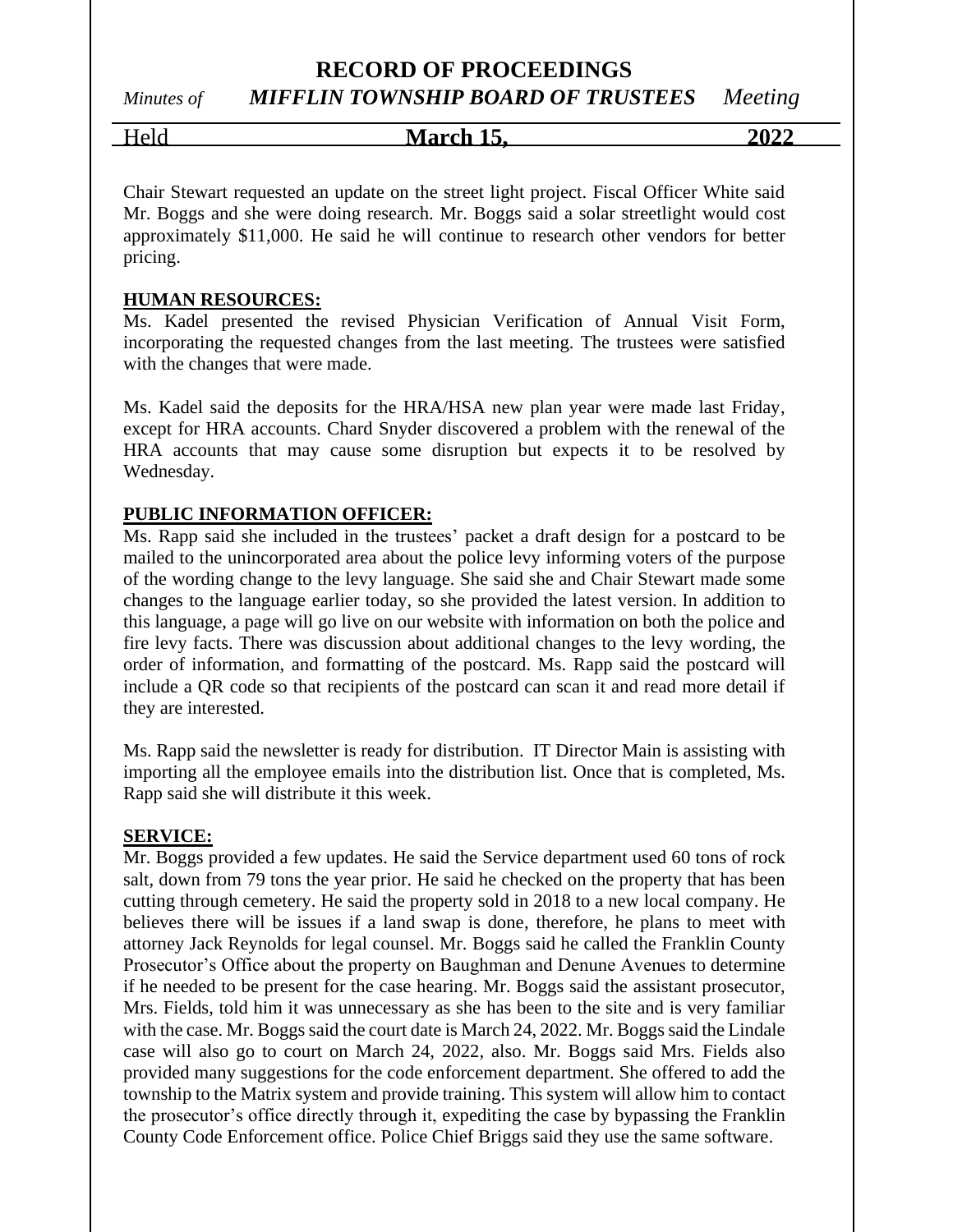# *Minutes of MIFFLIN TOWNSHIP BOARD OF TRUSTEES Meeting*

Held **March 15, 2022**

Mr. Boggs said he is in the process of conducting interviews for the Office Assistant position. He said that he and his foreman have conducted five interviews together.

Mr. Boggs said he received the link for Ms. Rapp to place the code enforcement software on the website. This will allow residents to start a case and log his/her complaint.

There was discussion about the need for signage changes to advertise the meeting hall as the Spanovich Meeting Hall.

Mr. Boggs said he will continue to find new members for the cemetery committee. He would like this added to the website. Chair Stewart said she liked that idea.

### **POLICE:**

Chief Briggs said he told the property owner at Denune and Baughman Avenues that anything left on the easement would be tagged with a 48-hour notice on Friday and towed on Monday. The property owner assured Chief Briggs that the easement will be cleared up by Friday. Chief Briggs also warned him about his chickens that were running in the street. There was further discussion about chicken and rooster ownership within the township.

### **FIRE DIVISION:**

Chief Kauser requested the approval of firefighter Brian Roy's retirement, effective March 30, 2022. He said Brian has been with the township for almost 31 years and has been a great employee.

### **Res. 79-22 Approve the retirement of firefighter Brian Roy, effective March 30, 2022.**

Mr. Angelou moved to approve the retirement of firefighter Brian Roy, effective March 30, 2022. Mr. Cavener seconded. All voted yea. Motion carried. The trustees thanked Mr. Roy for his service.

#### **OPS CENTER:**

Chief Kauser requested approval of the annual cleaning contract for the second-floor area of the Ops Center to Master Clean in the amount of \$47,796.00. He said this is a shared expense with the Gahanna Police.

#### **Res. 80-22 Approve the annual cleaning contract for the second-floor area of the Ops Center to Master Clean in the amount of \$47,796.00.**

Mr. Cavener moved to approve the annual cleaning contract for the second-floor area of the Ops Center to Master Clean in the amount of \$47,796.00. Mr. Angelou seconded. All voted yea. Motion carried.

Chief Kauser said he is working on the draft letter to the Franklin County Engineer's Office regarding the Agler Road bridge closure. Chief Kauser said decommissioning of the former MECC Dispatch Center at 81 Mill Street has begun, expecting  $6 - 8$  weeks until completion. He said he will eventually bring some items forward for surplus